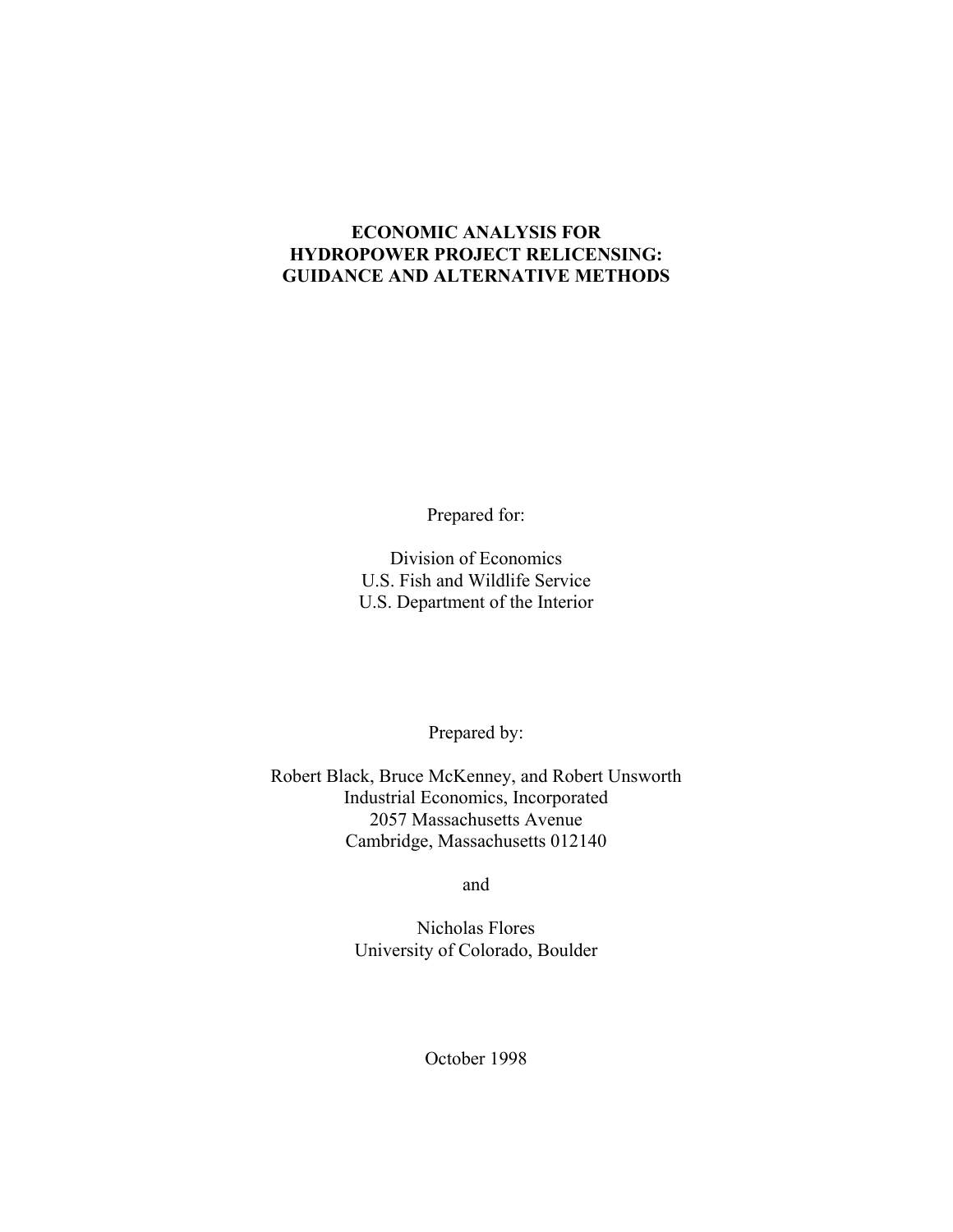| Potential Refinements to FERC's Economic Methodology  1-6                     |  |
|-------------------------------------------------------------------------------|--|
|                                                                               |  |
|                                                                               |  |
| <b>OVERVIEW OF THE FEDERAL POWER ACT AND THE</b>                              |  |
| The Federal Power Act As Amended by the Electric Consumers Protection Act 2-2 |  |
|                                                                               |  |
|                                                                               |  |
|                                                                               |  |
|                                                                               |  |
|                                                                               |  |
|                                                                               |  |
|                                                                               |  |
|                                                                               |  |
|                                                                               |  |
|                                                                               |  |
|                                                                               |  |
|                                                                               |  |
|                                                                               |  |
|                                                                               |  |
|                                                                               |  |

## **TABLE OF CONTENTS**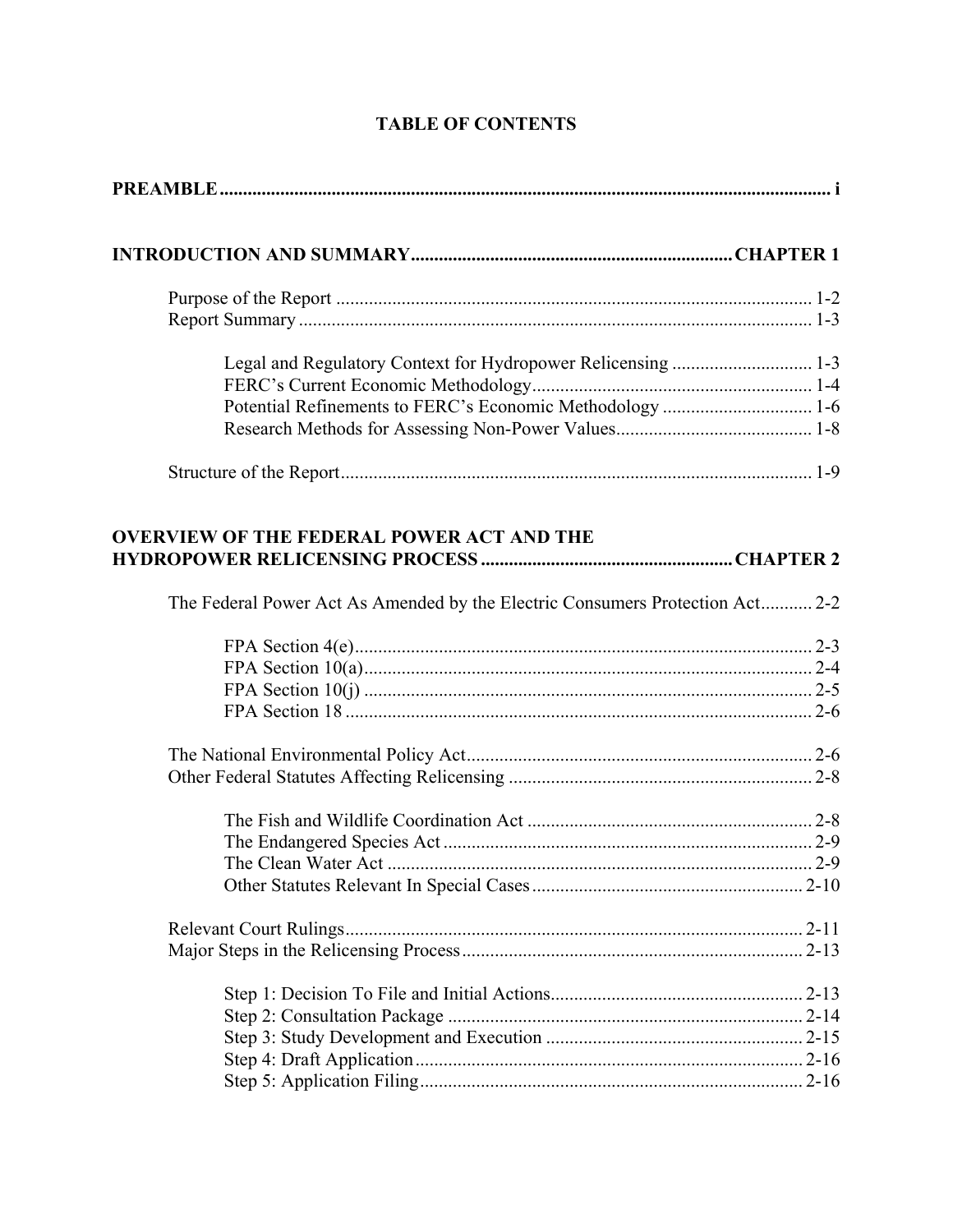### **TABLE OF CONTENTS (continued)**

| Factors Not Explicitly Incorporated In Annual Net Benefit Estimates  3-17 |  |
|---------------------------------------------------------------------------|--|
|                                                                           |  |
|                                                                           |  |
|                                                                           |  |
| <b>POTENTIAL REFINEMENTS TO</b>                                           |  |
|                                                                           |  |
|                                                                           |  |
| Clarifying Societal and Applicant Perspective on Relicensing              |  |
|                                                                           |  |
|                                                                           |  |
|                                                                           |  |
|                                                                           |  |
| Incorporating Non-Power Benefits in FERC's Economic Analysis 4-7          |  |
|                                                                           |  |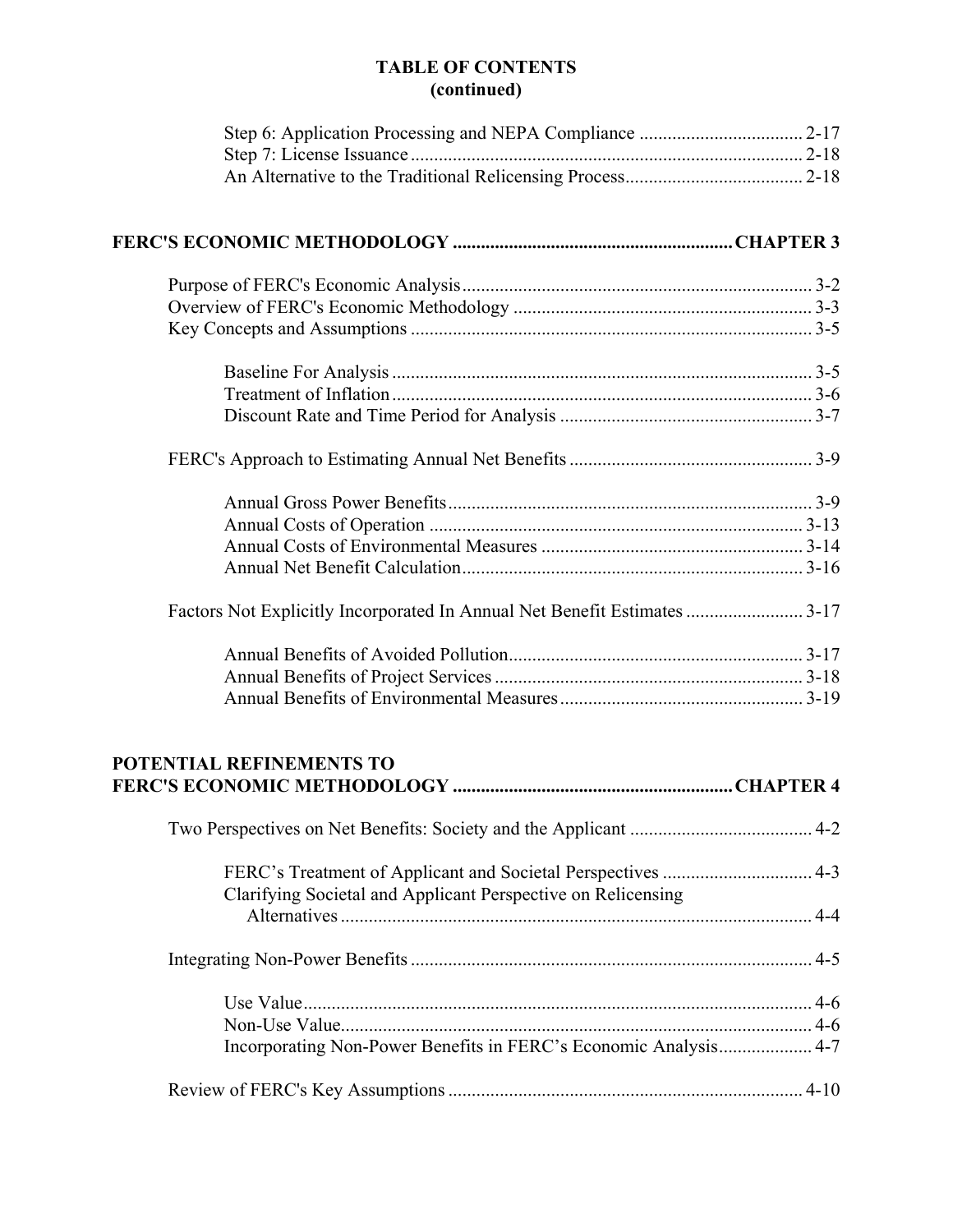### **TABLE OF CONTENTS** (continued)

| PRIMARY METHODS AND KEY CONCEPTS FOR                                               |  |
|------------------------------------------------------------------------------------|--|
|                                                                                    |  |
|                                                                                    |  |
|                                                                                    |  |
|                                                                                    |  |
|                                                                                    |  |
|                                                                                    |  |
|                                                                                    |  |
|                                                                                    |  |
| The Marginal Value of Instream Flow: A Special Application of Primary Methods 5-27 |  |
| <b>SECONDARY METHODS FOR VALUING</b>                                               |  |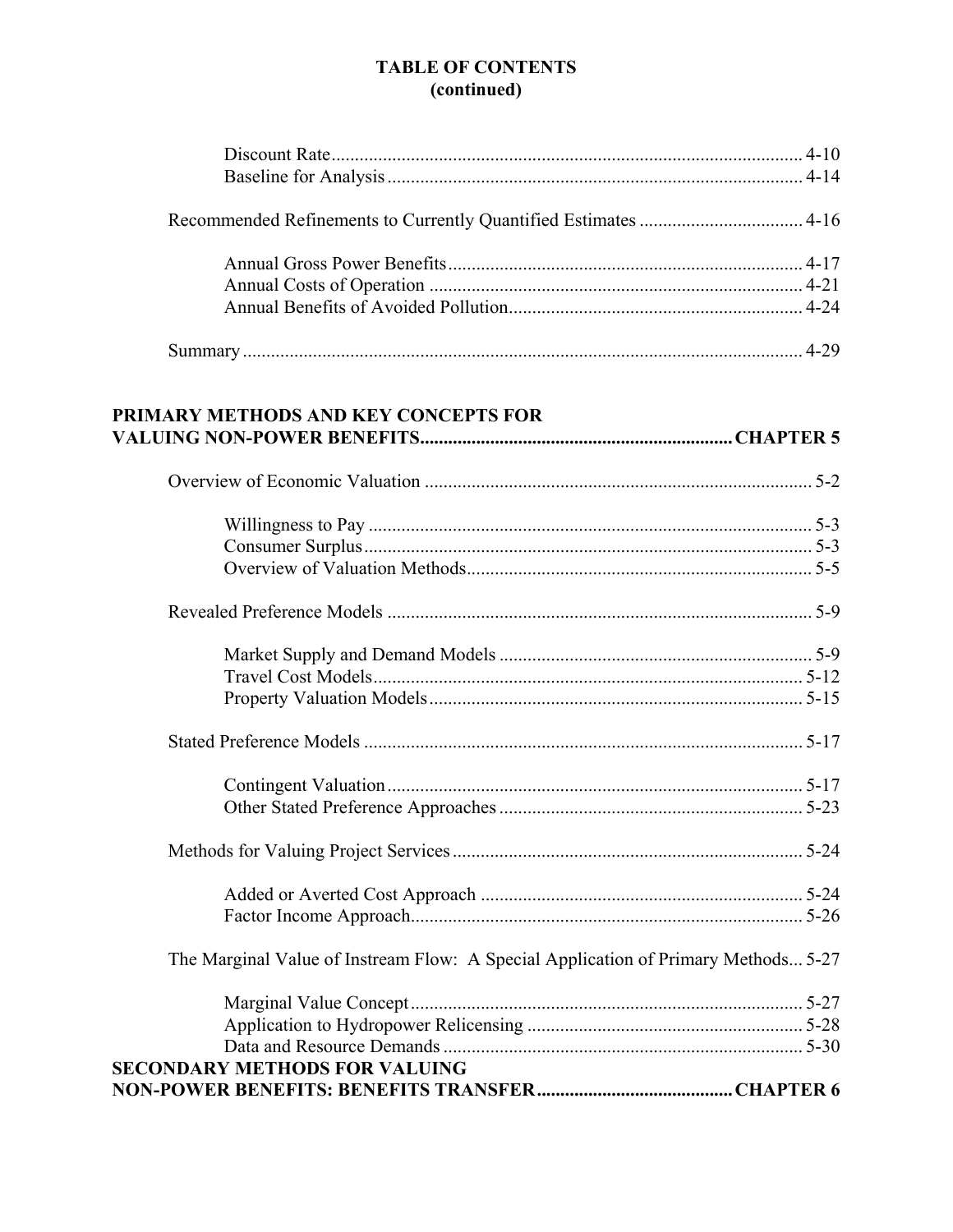### **TABLE OF CONTENTS (continued)**

| Additional Sources of Information on Recreational Fishing Values 6-19       |  |
|-----------------------------------------------------------------------------|--|
|                                                                             |  |
|                                                                             |  |
|                                                                             |  |
|                                                                             |  |
|                                                                             |  |
|                                                                             |  |
|                                                                             |  |
|                                                                             |  |
|                                                                             |  |
|                                                                             |  |
| Morris Sheppard Dam: Valuation of Instream Flow Using Benefits Transfer 7-1 |  |
|                                                                             |  |
|                                                                             |  |
|                                                                             |  |
|                                                                             |  |
| Elwah and Glines Canyon Dams: Using Contingent Valuation to                 |  |
|                                                                             |  |
|                                                                             |  |
|                                                                             |  |
|                                                                             |  |
| Edwards Dam: Applying Primary and Secondary Methods                         |  |
|                                                                             |  |